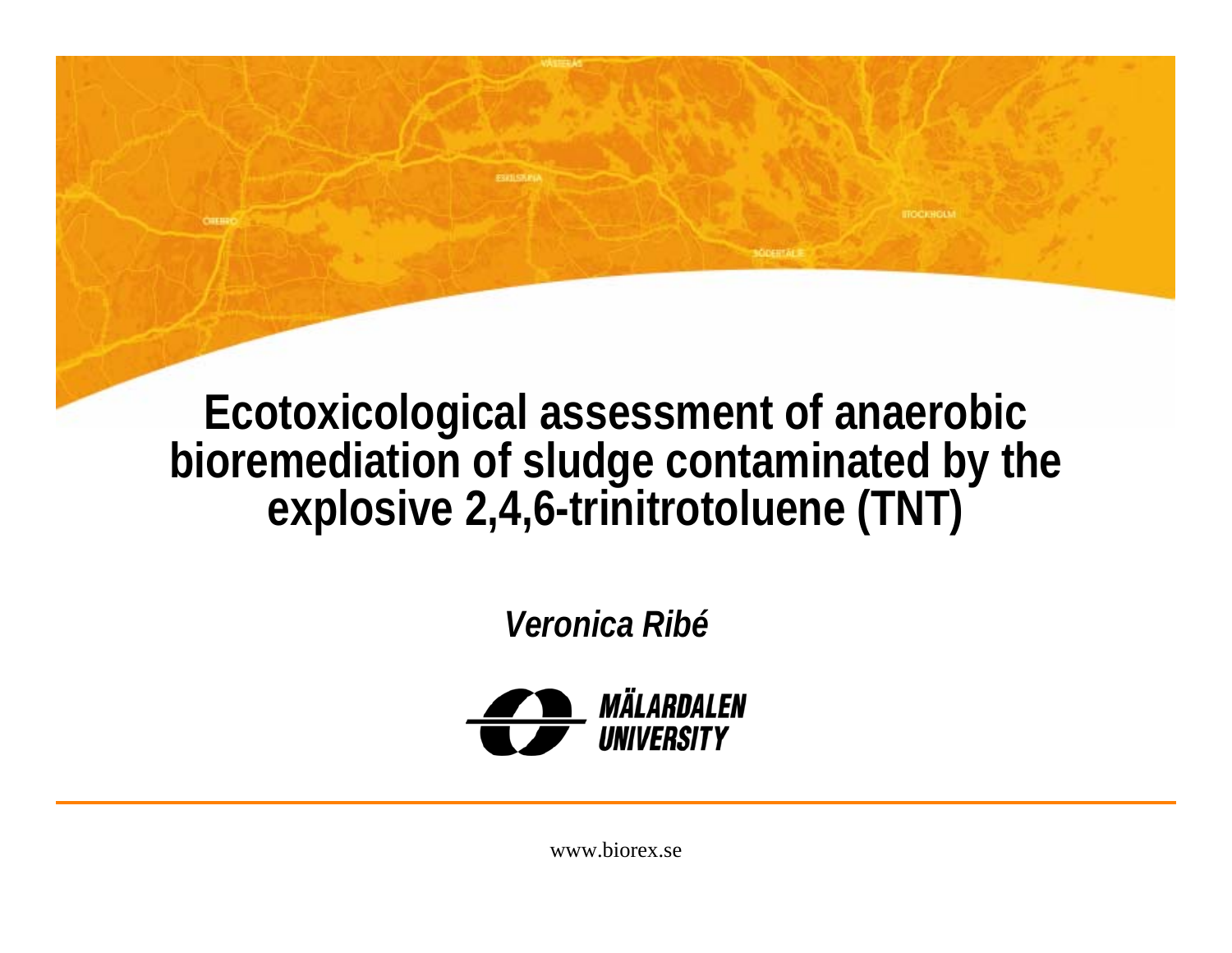

### **BIOREX Biological Remediation of Explosives**

#### *Project Objectives*

- -- Develop a method for microbial degradation of explosives
- - Remediate sludge and soil contaminated with explosives
- -Characterization of the degradation process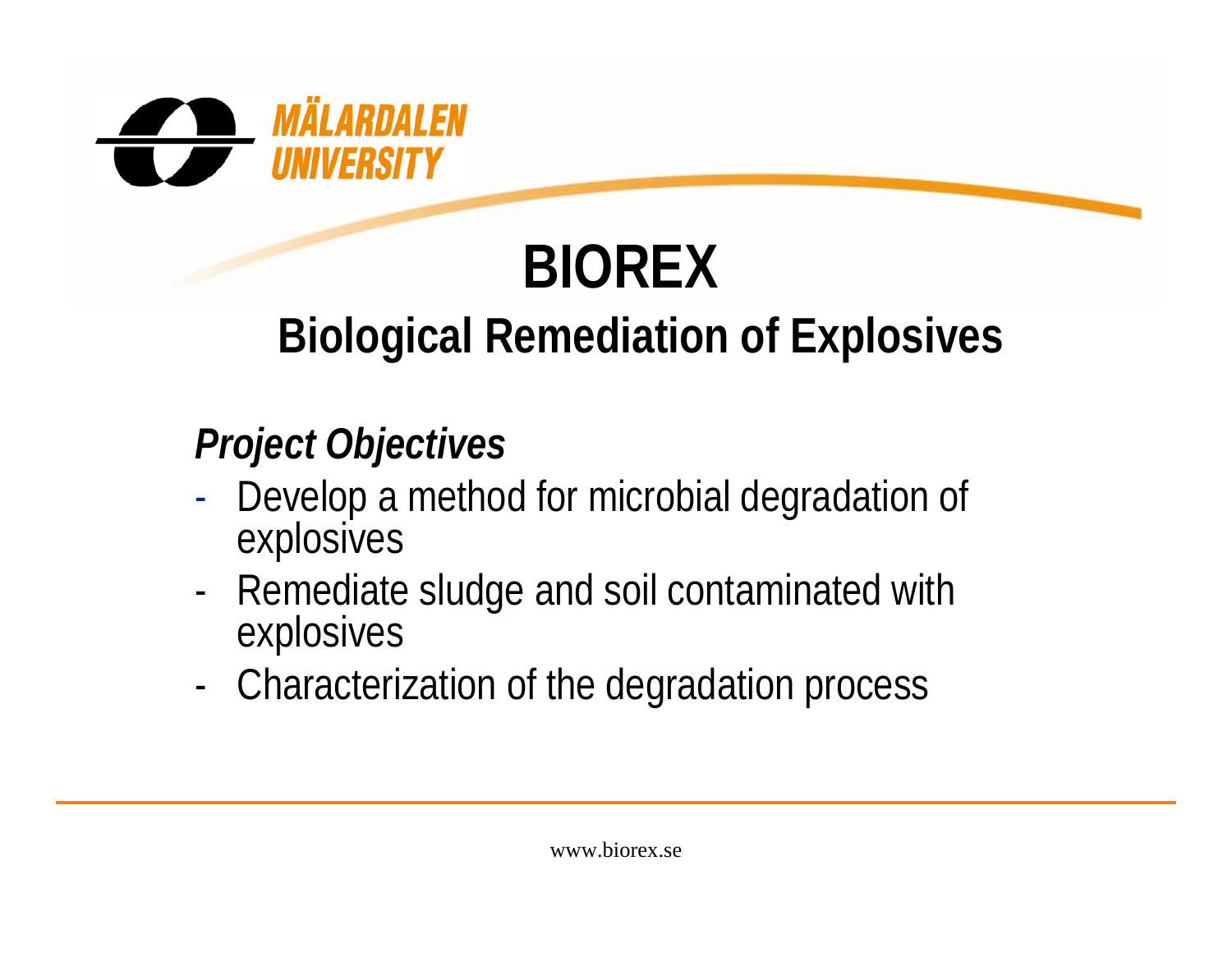

# **Project Partners**

- -**Mälardalen University**
- **Nammo Demil Division**
- -**FOI (Swedish Defense Research Agency)**
- -**Cesium Innovation Company**
- **Eurenco Bofors**
- **Bofors Test Center**
- -**KCEM (Competence Centre for Energetic Material)**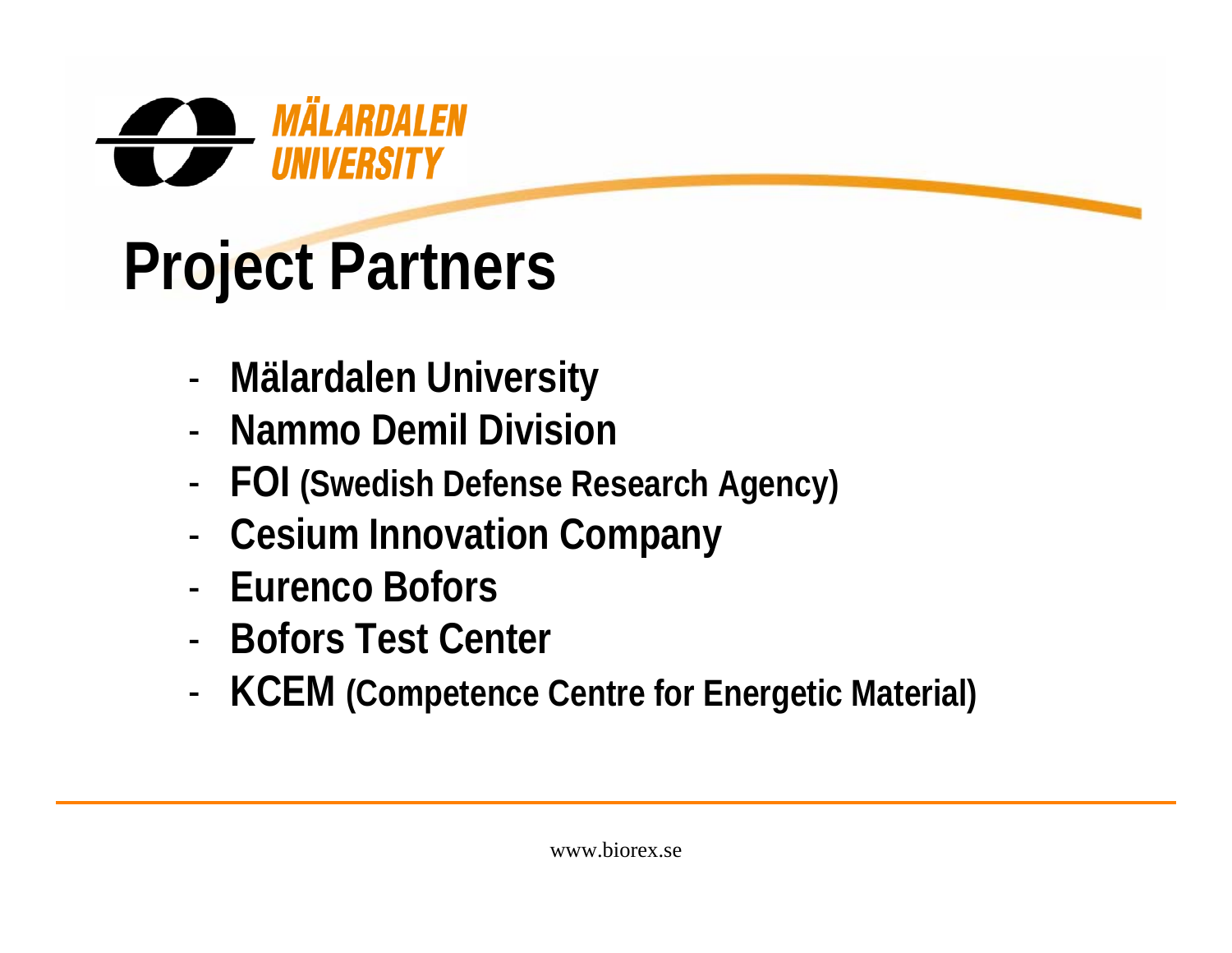

# **PhD Research Project**

### *Aims:*

- - Chemical characterization of the degradation process
- - Ecotoxicological testing during the degradation to identify toxic intermediates in the process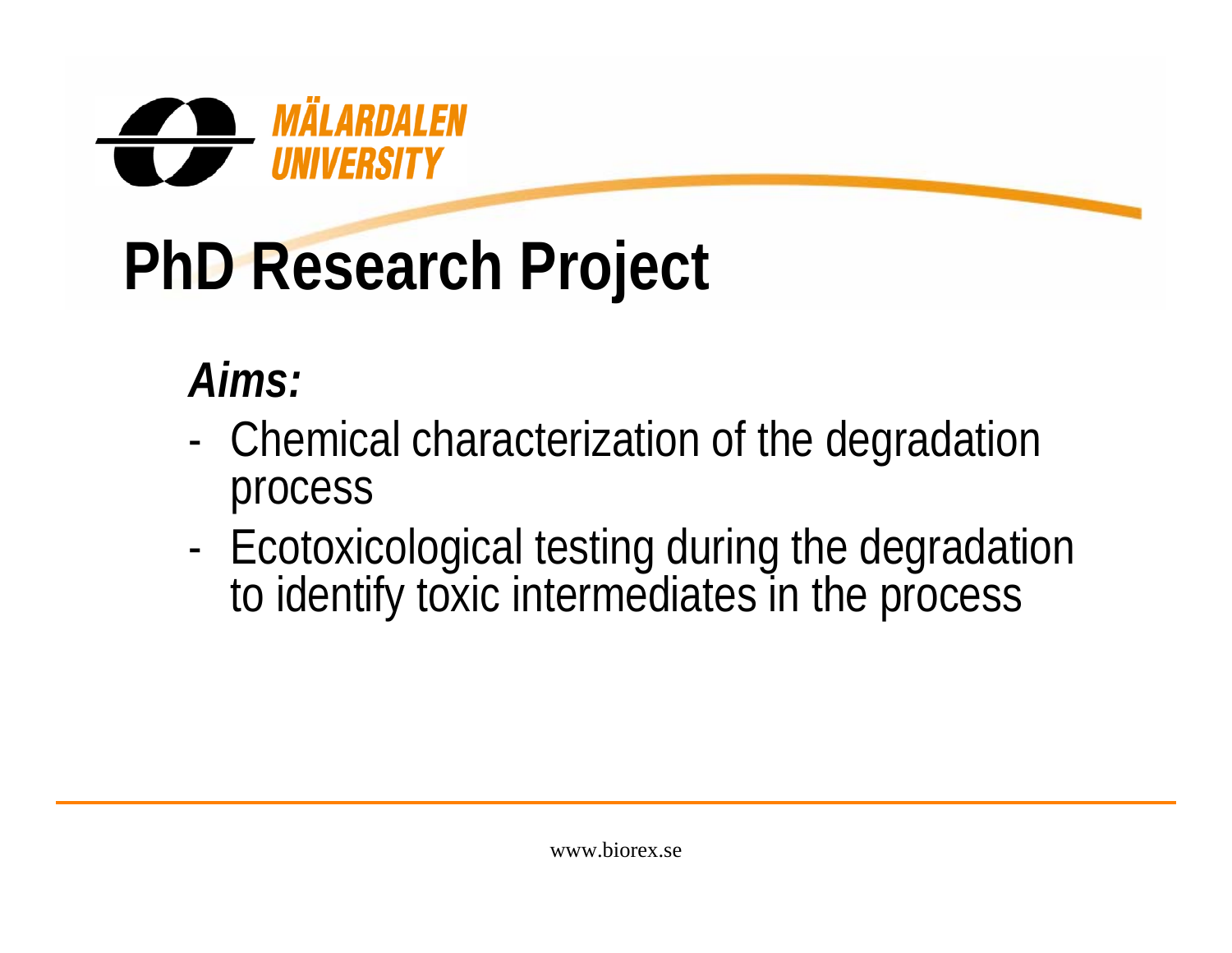

### **Why microbiological degradation of explosives?**





- - **Contamination** of soils during the manufacture, employment and disposal of explosives worldwide
- -Most explosive substances are **environmentally very stabile** compounds
- -Many explosives, such as TNT, are very **toxic** to living organisms
- -Desirable to develop a **cheap, non-toxic degradation method**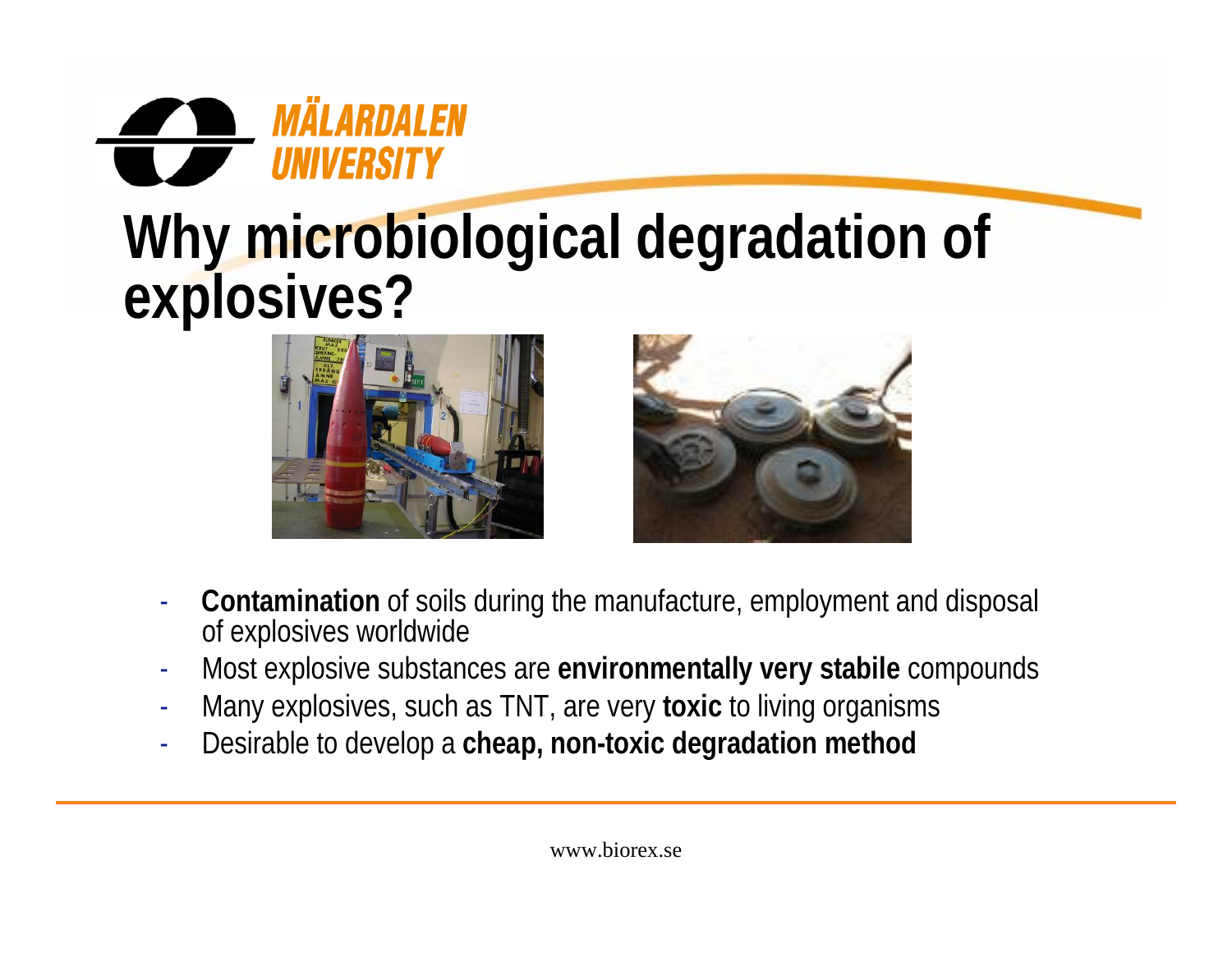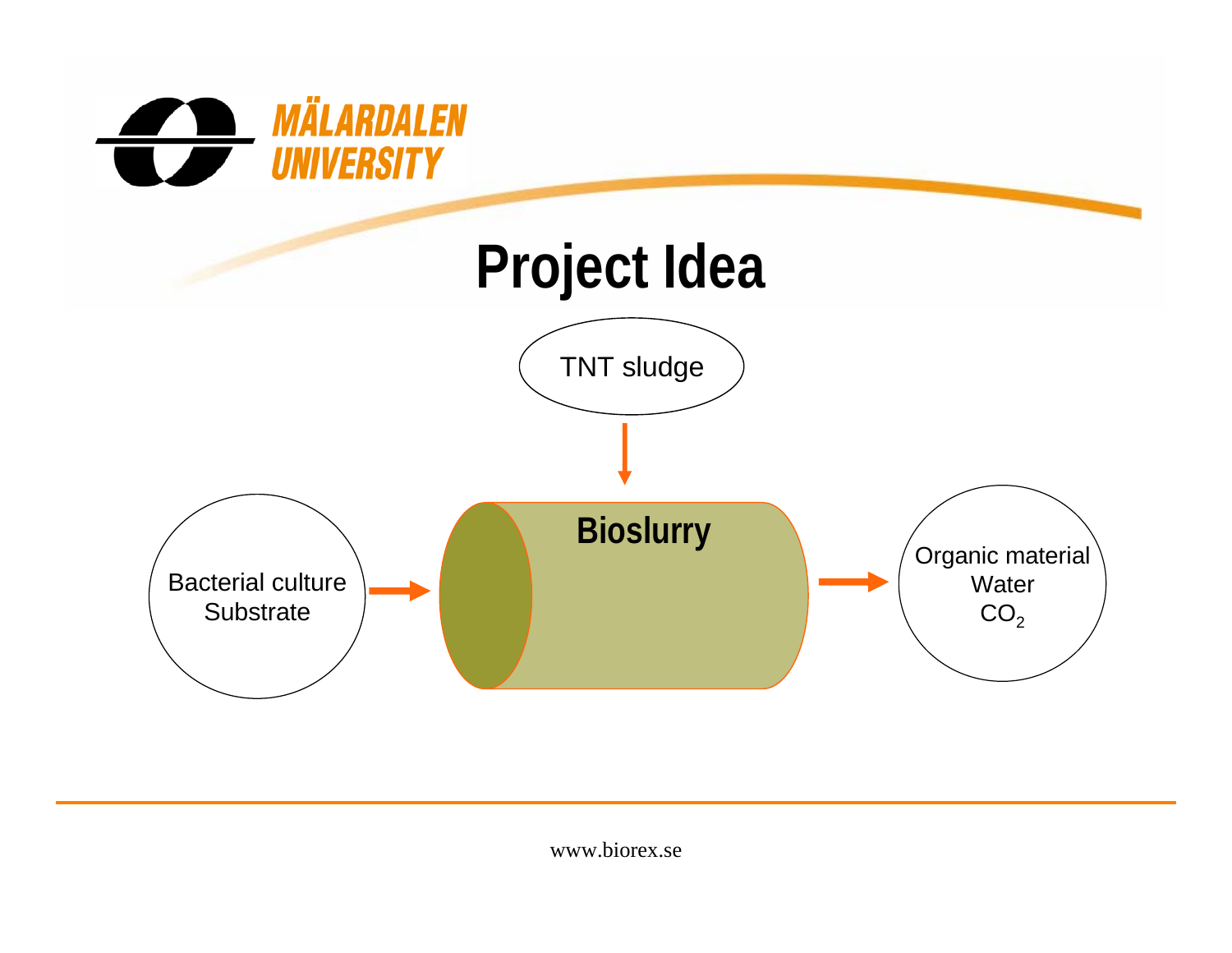

## **Current Experimental Set-up**





#### TNT-contaminated sludge mixed with an adapted bacterial culture in a sand slurry

Left picture: Jianjun Hao, UC David Plant Pathology Department, University of California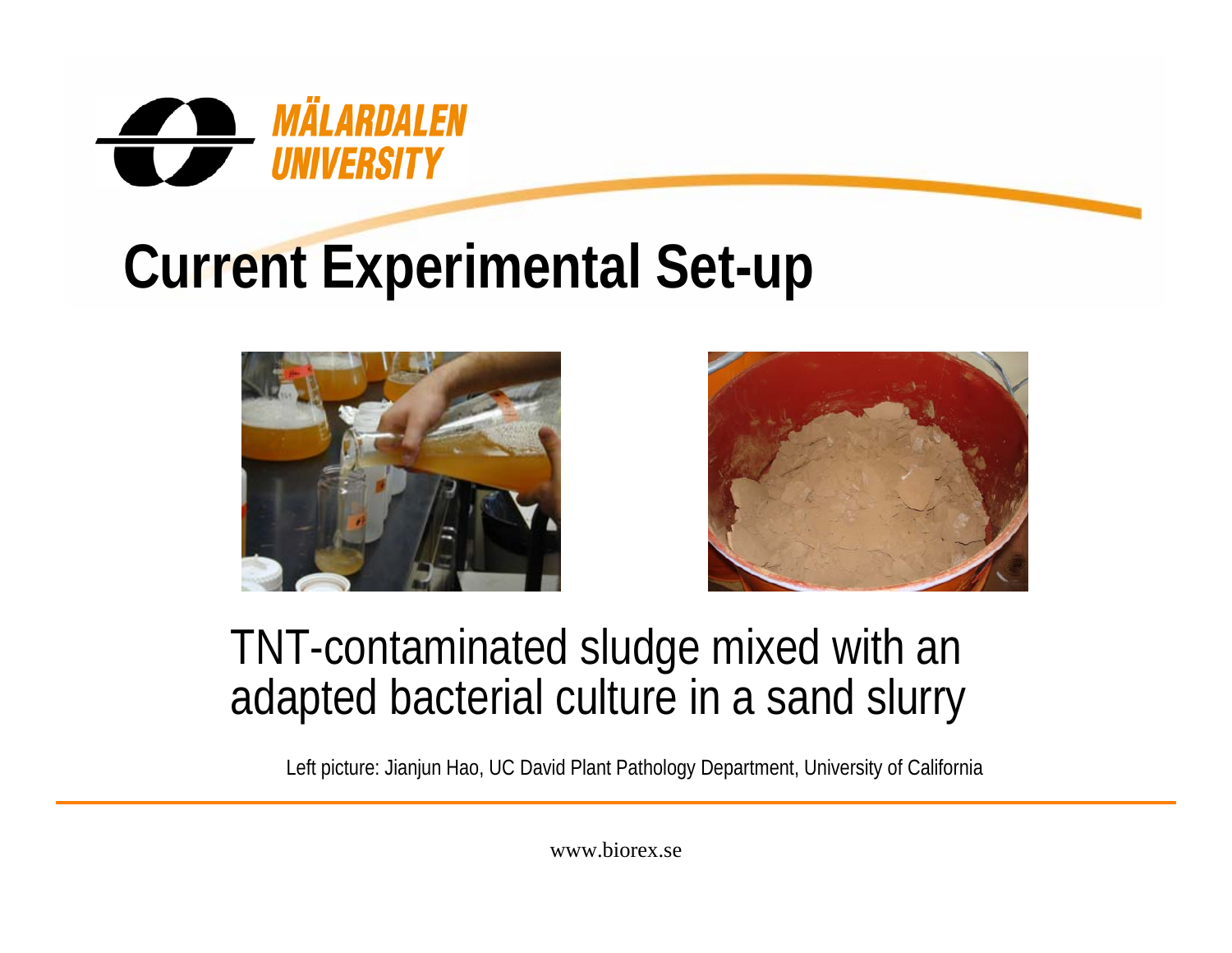

## **Current Experimental Set-up**

- -16-day degradation of TNT in bioslurry batch experiments (5 & 10% TNT)
- - TNT-adapted bacterial culture from a denitrifying activated sludge
- -Static, reducing conditions
- - Monitoring and adjustment of pH and nutrient levels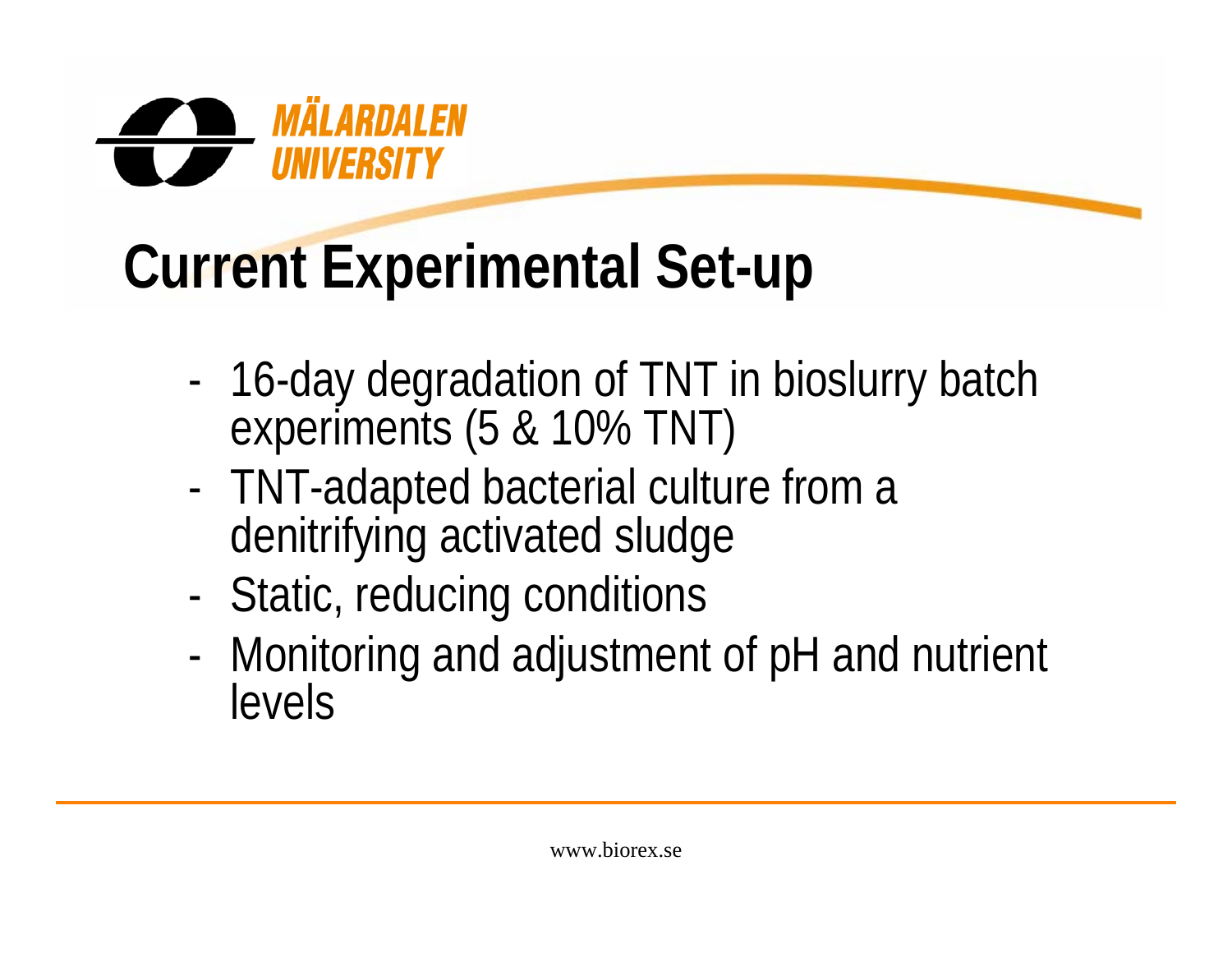

### **Chemical characterisation of the degradation of TNT**

- - **Frequent sampling during the degradation process**
- - **Chemical structural analysis of the extracted samples**
- **- Characterisation of the step-wise degradation of TNT by the bacterial culture**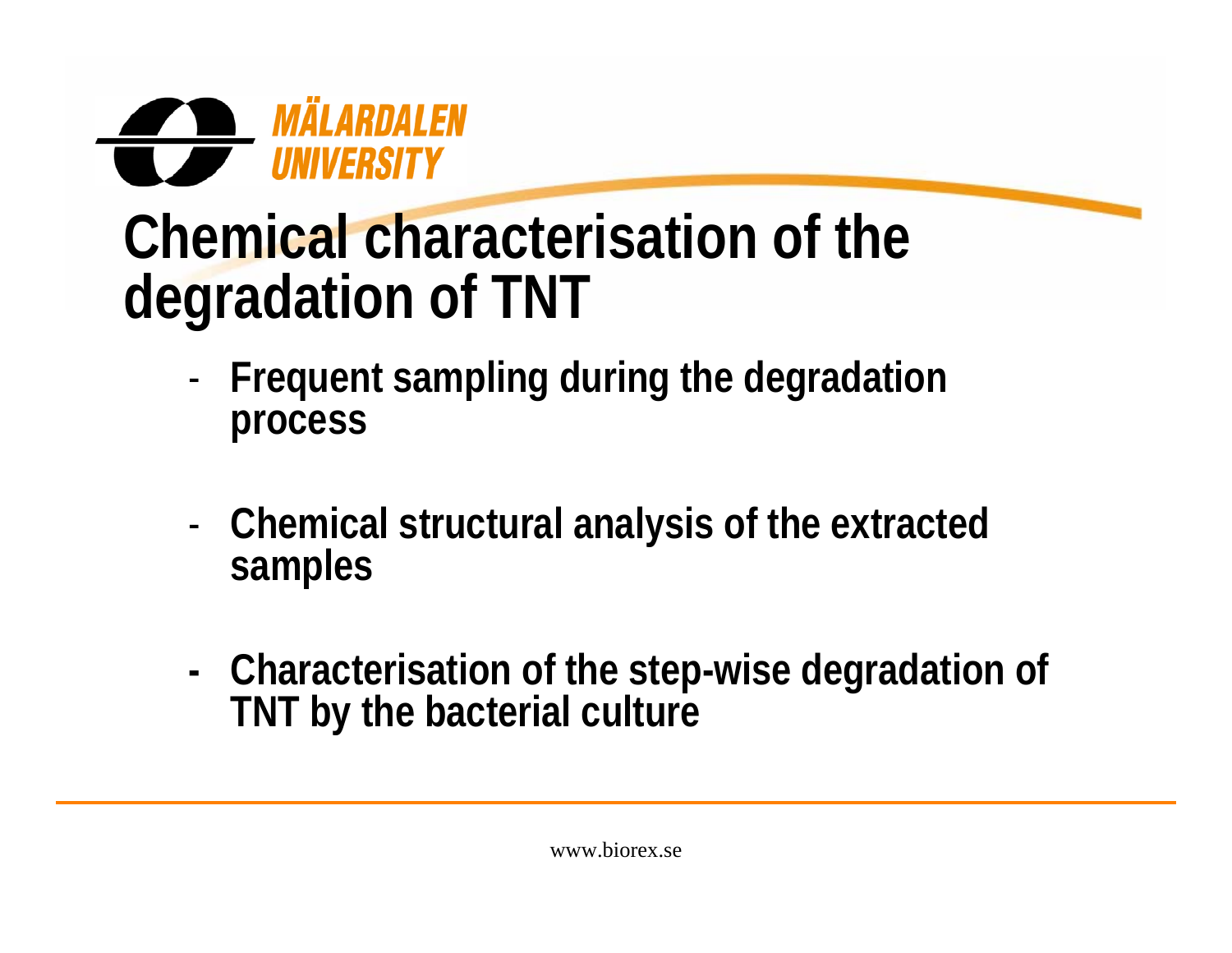

# **Chemical analysis**

#### *Gas chromatography:*

- **How much of the explosive is degraded?**
- **What metabolites are formed in the process?**

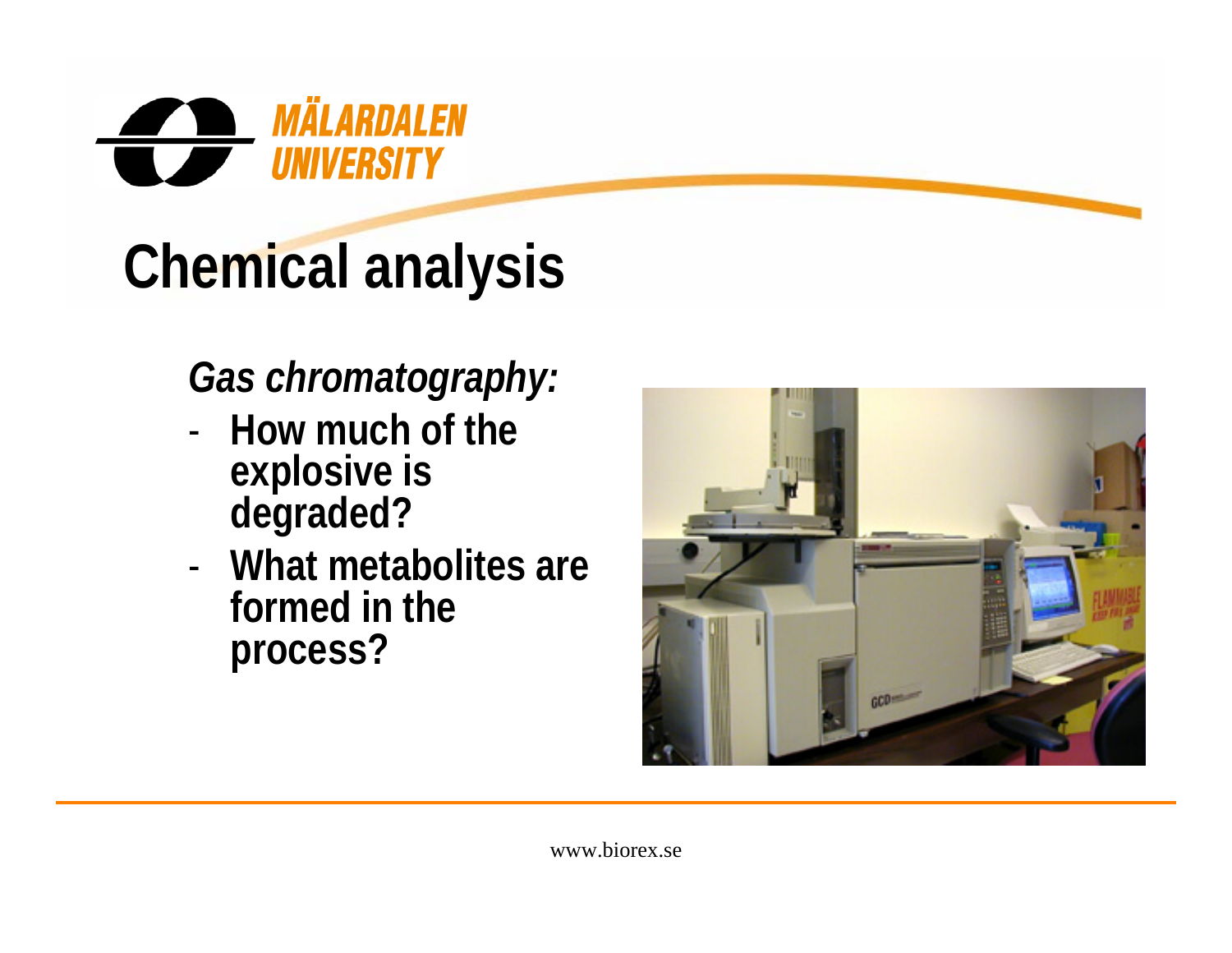

### **Ecotoxicological testing of metabolites in the degradation process**

- - **Frequent sampling during the degradation process**
- -**Toxicity testing of the samples**
- **- Ecotoxicological characterisation of the degradation process**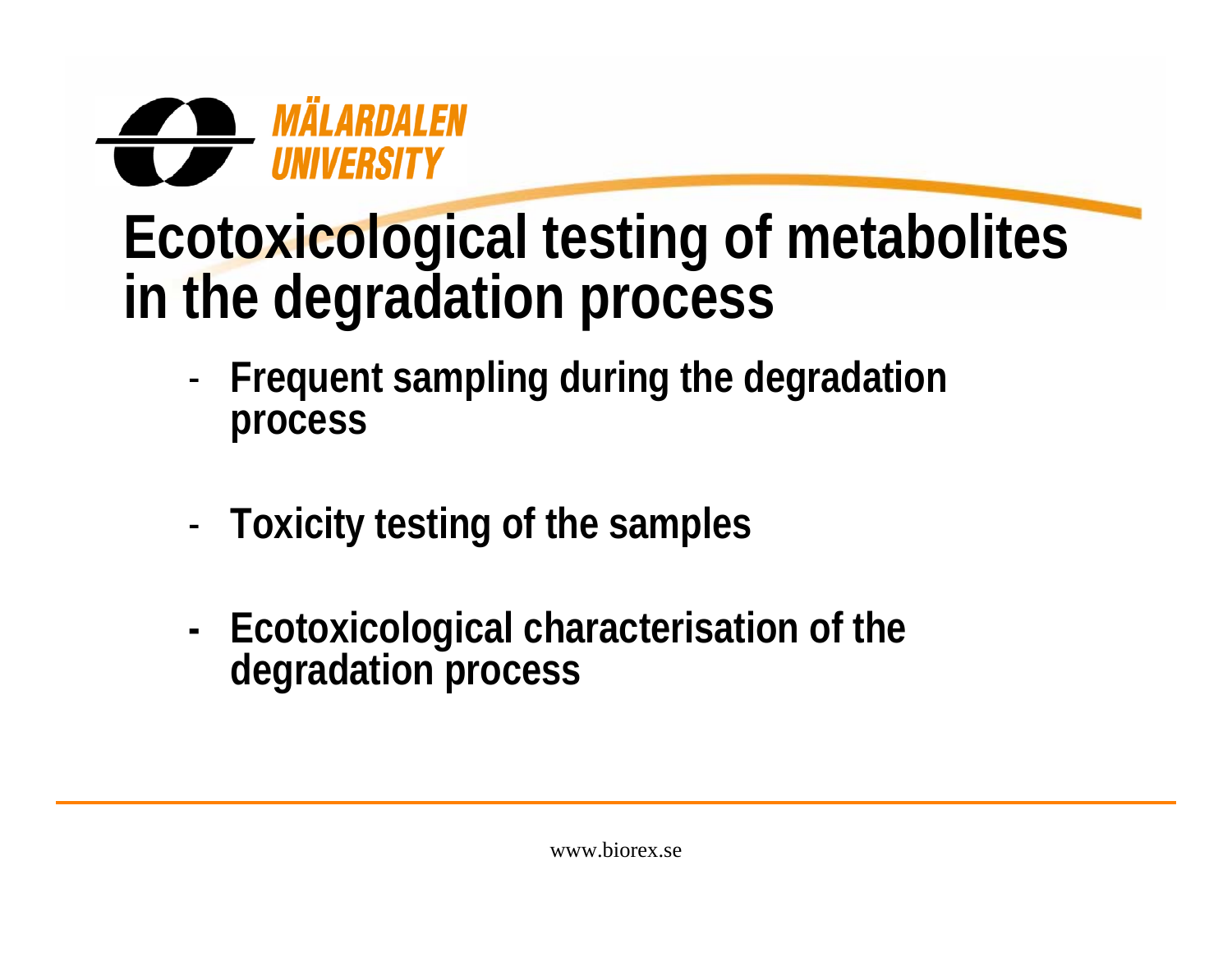

## **Ecotoxicity tests**

Consumers: *Heterocypris incongruens (Ostracodtoxkit)*

Decomposers: *Vibrio fischeri (Microtox)*



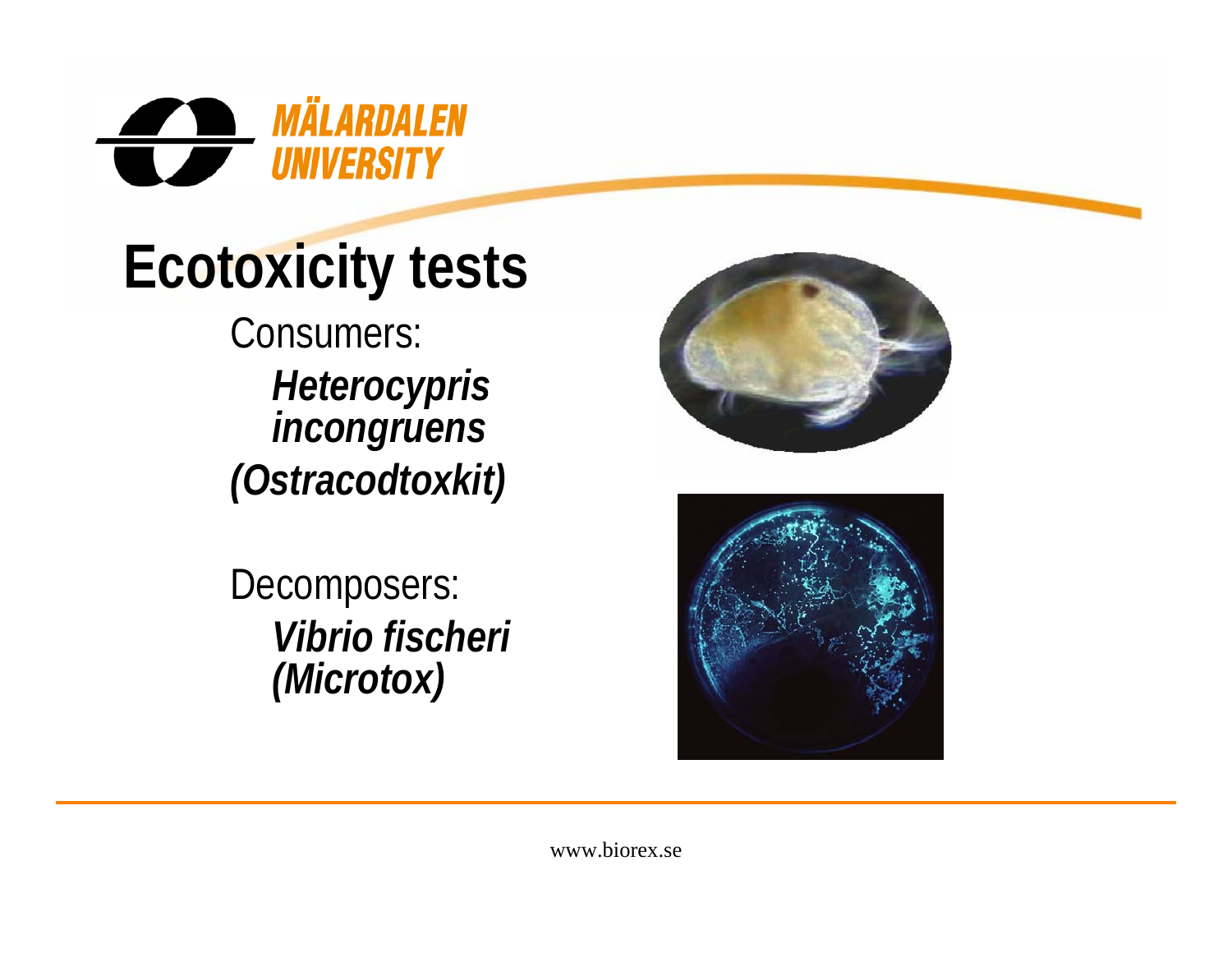

# **Project Outcomes**

- - **Identifying the metabolites of the degradation process**
- - **Determining the combined toxicity of the metabolites during the degradation**
- - **Optimizing the bacterial degradation of explosives**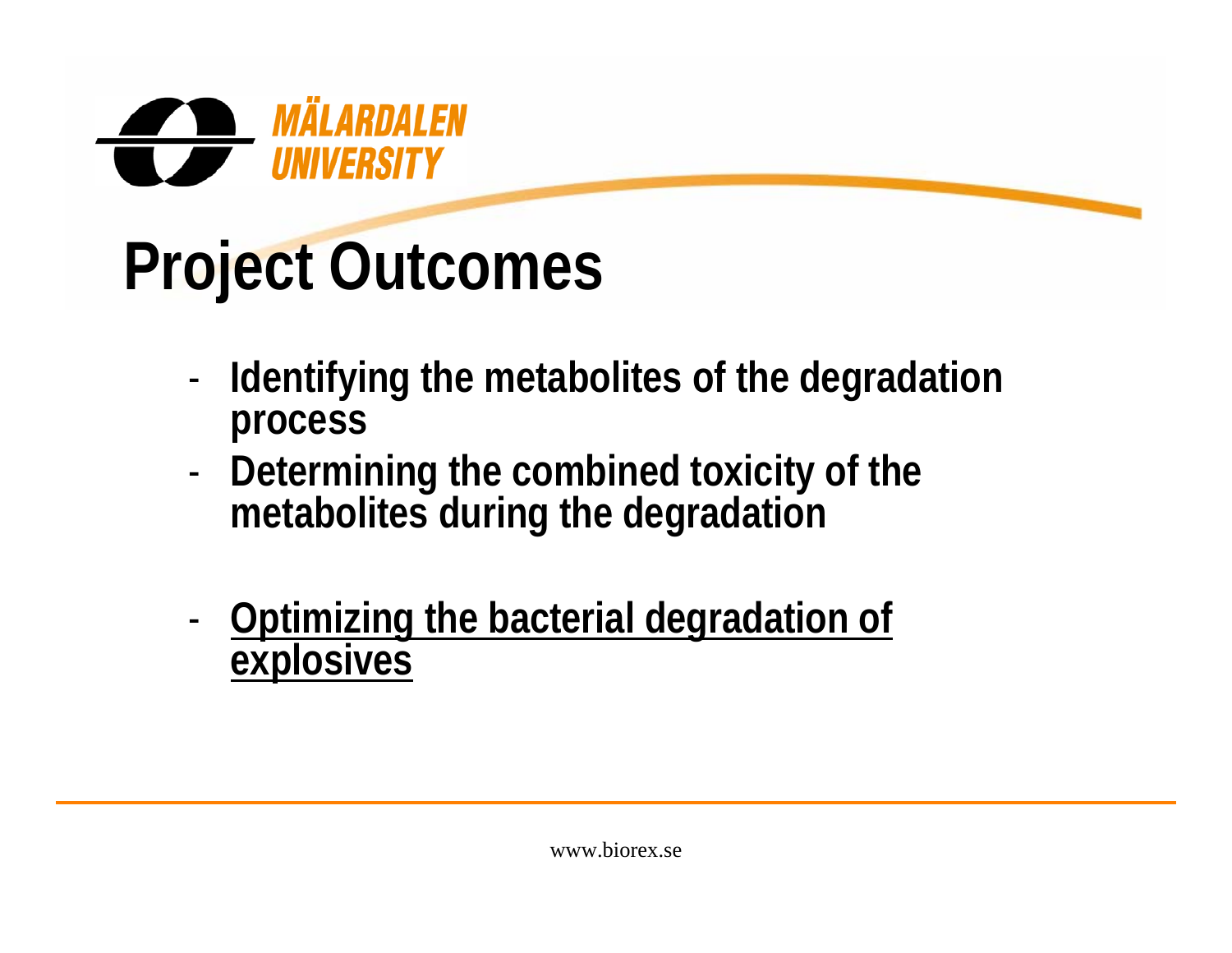

# **Results**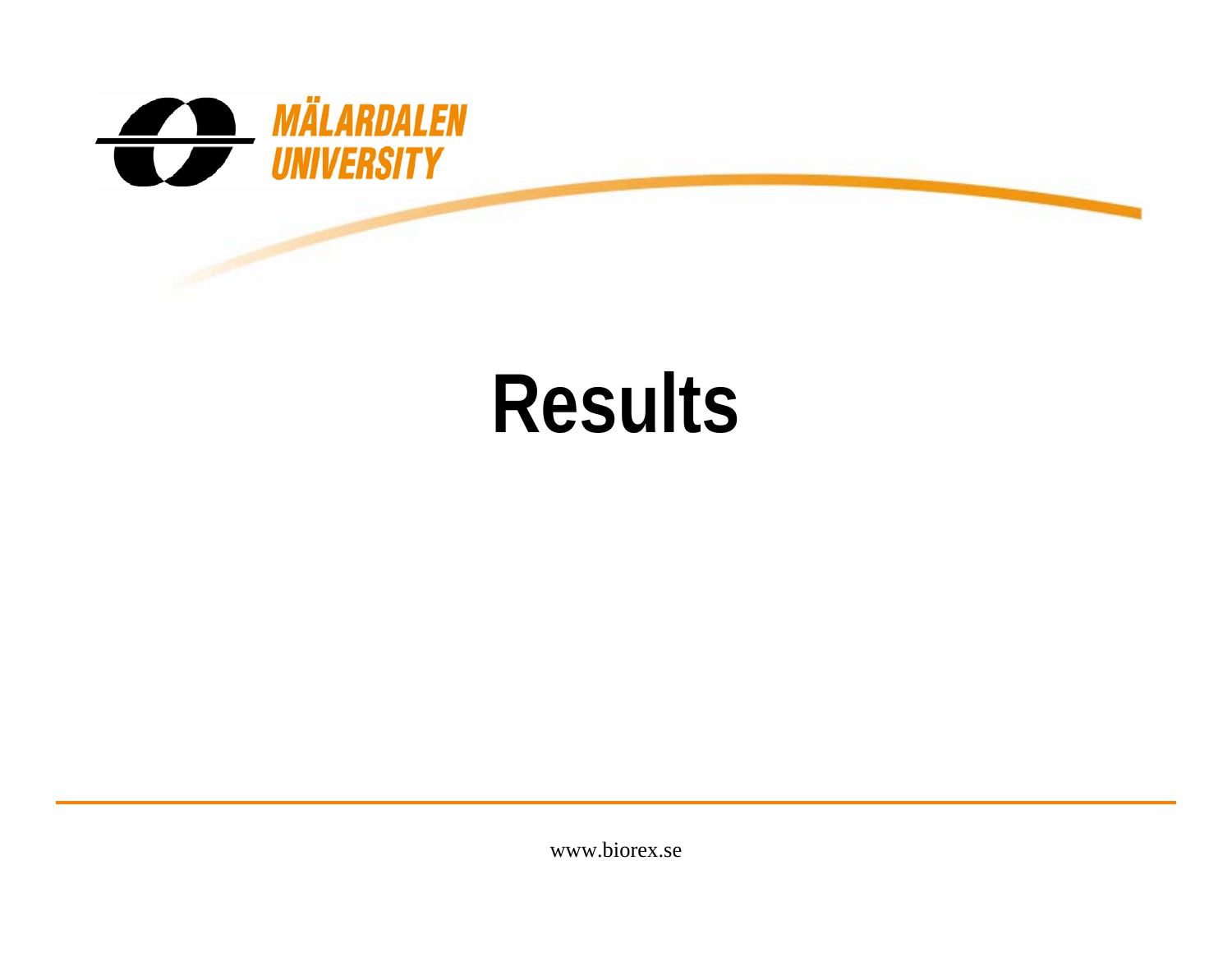

## **Chemical characterization**

- - **Monoaminodinitrotoluenes** (4a-2,6-dnt and 2a-4,6 dnt) and **dinitrotoluenes** (2,6-dnt and 2,4-dnt) found in µg/g levels
- Trace levels of **nitrotoluenes, dinitrobenzenes** and **dinitrotoluenes** (2,5-dnt, 2,3-dnt and 3,4-dnt) were detected
- Concentrations of **trinitrobenzene** could not be quantified
- - The presence of **diaminonitrotoluene** (2,6 dia4-nt) could not be verified
- - Degradation of **TNT** was low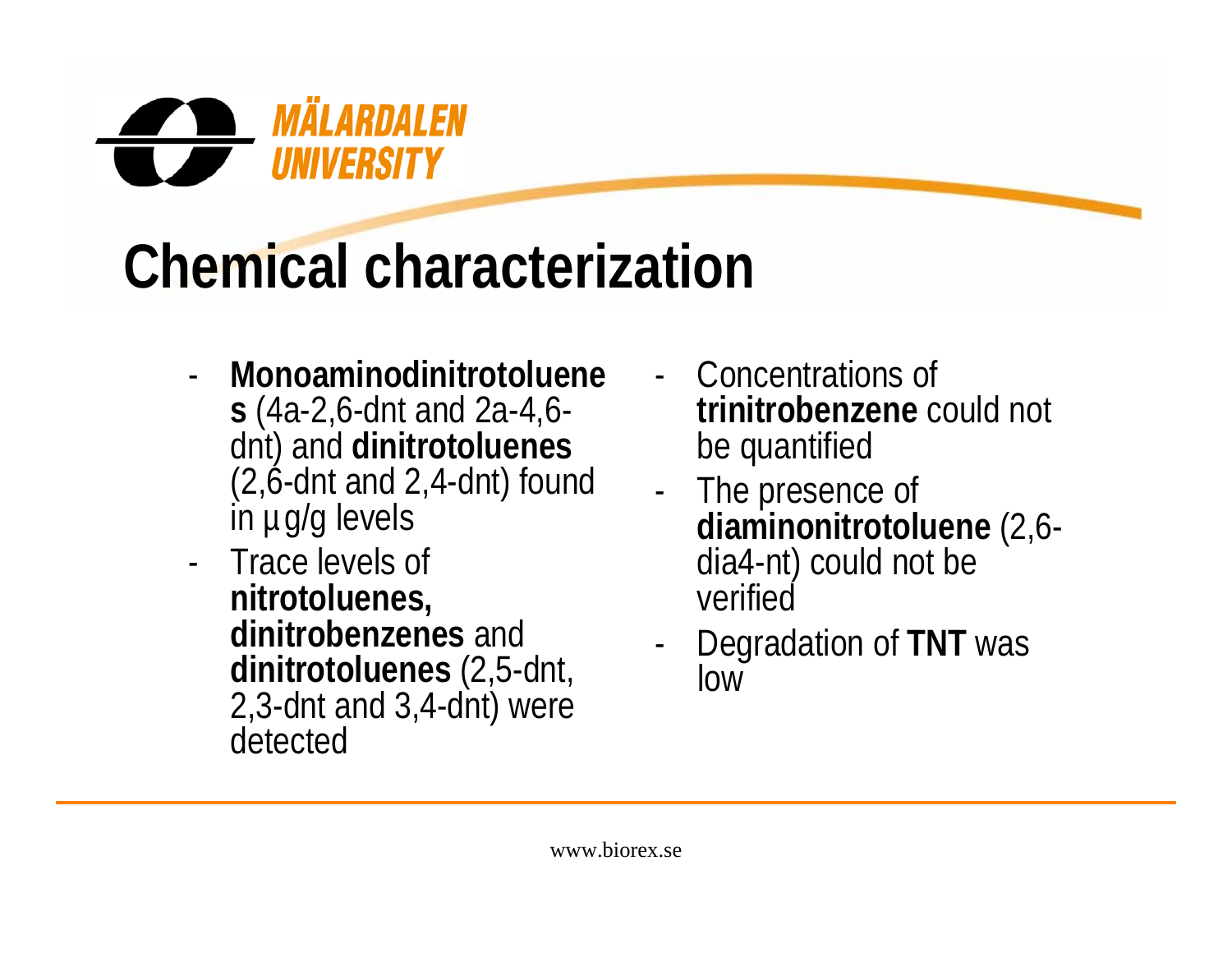

### **Chemical characterization**

**Chromatogram from the analysis of a 5%TNT bioslurry sample taken on day 16 of the degradation** 



24,898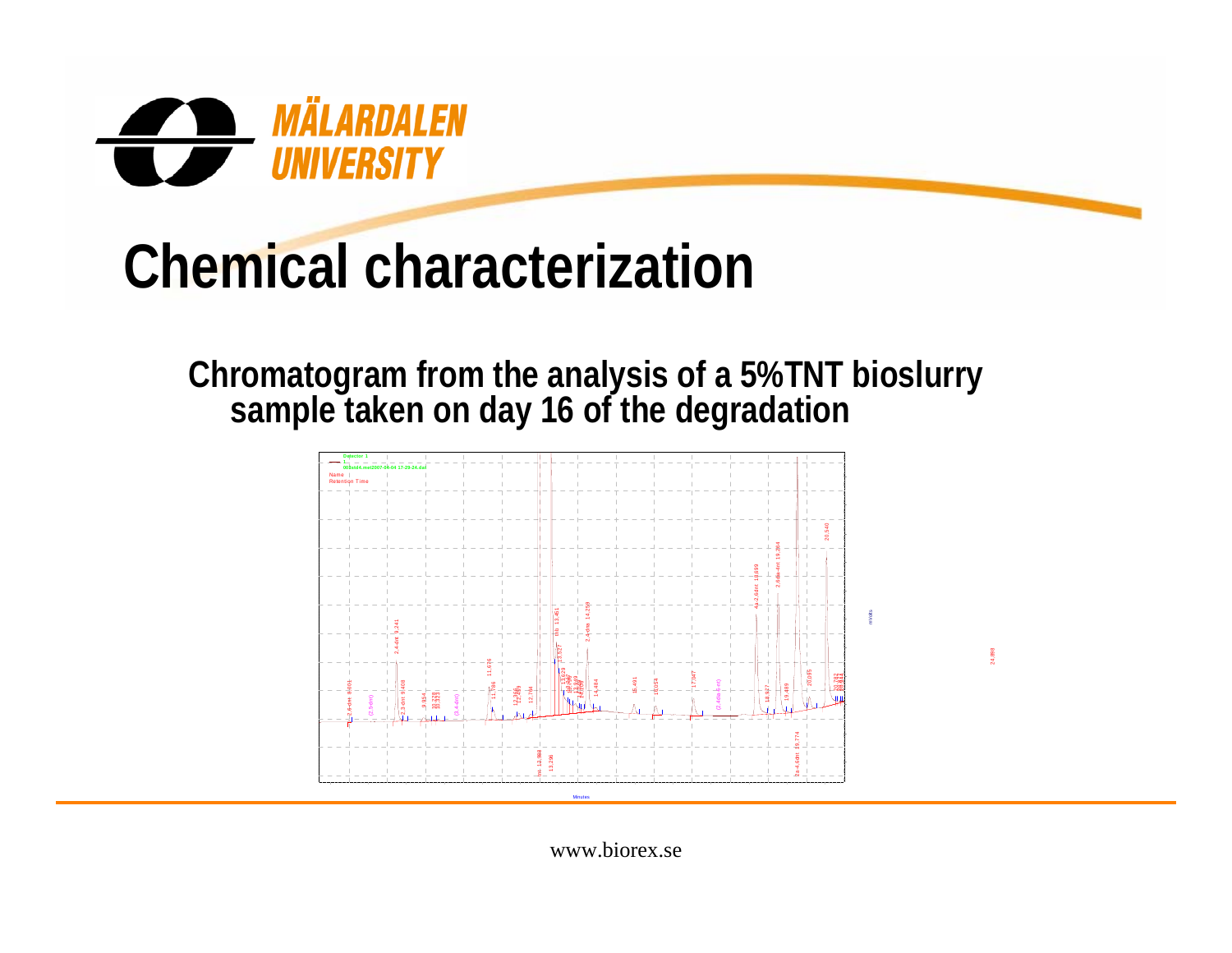

## **Ecotoxicological characterization**

# *Heterocypris incongruens Toxicity (Ostracodtoxkit)*

- - **Mortality of control organisms exceeded the validity limit in all tests**
- - **100% mortality of all test organisms in slurry samples**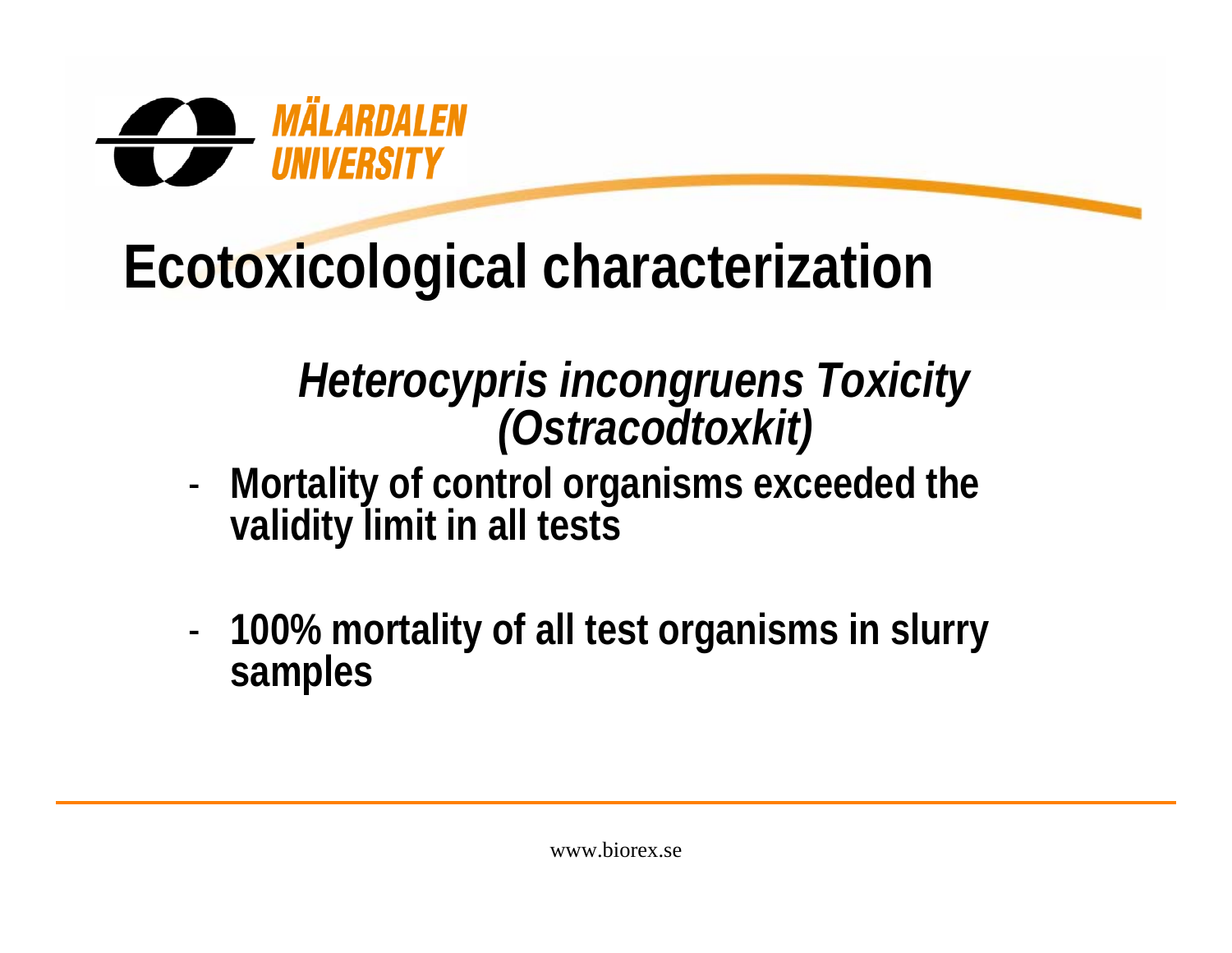

## **Ecotoxicological characterization**

#### *Vibrio Fischeri toxicity (Microtox)*

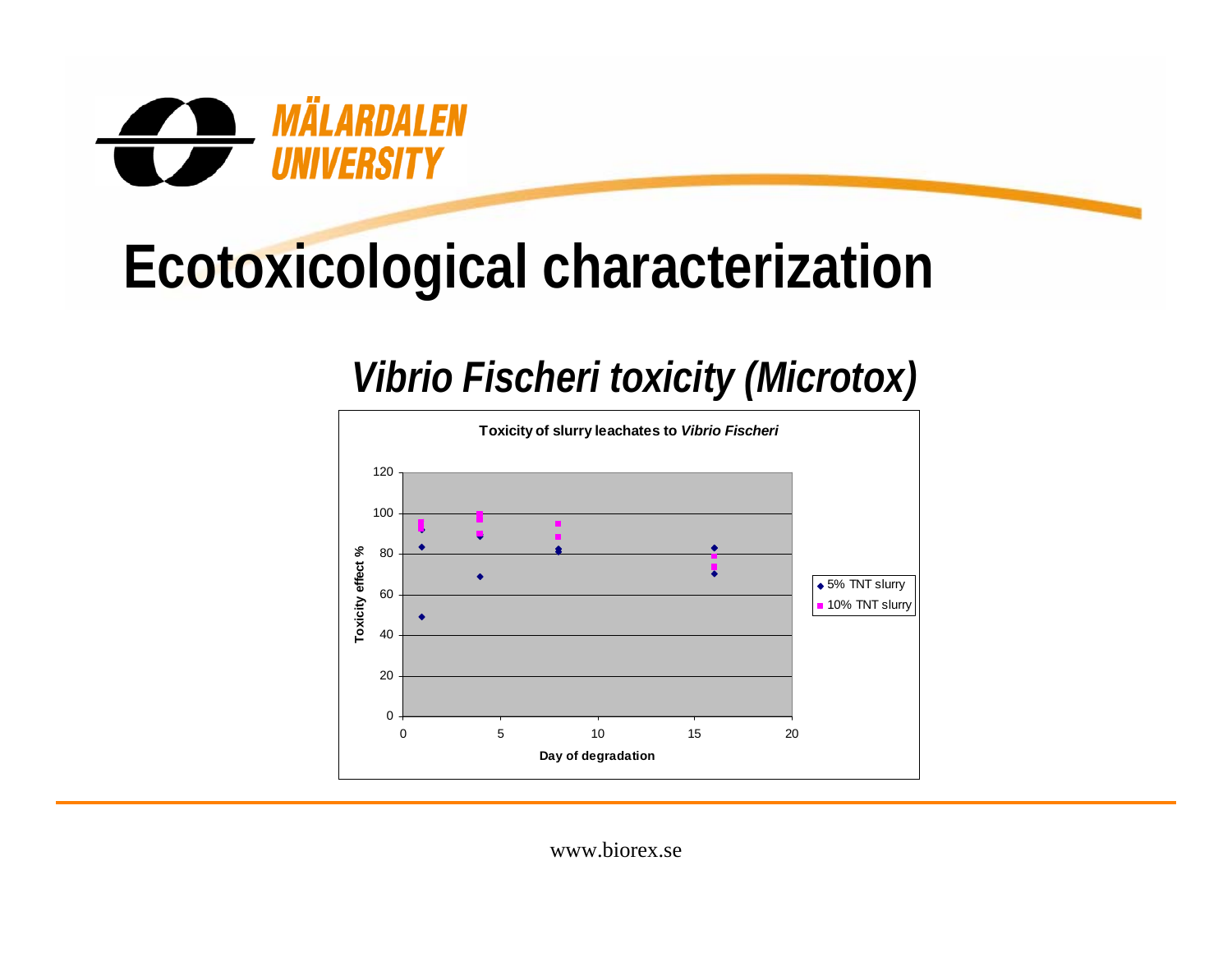

## **Conclusions**

- - **The bacterial culture did not degrade TNT efficiently under the experimental conditions**
- - **The results of the ostracod toxicity test were invalid due to high mortality of the control organisms**
- - **Microtox was used successfully to assess the toxicity of slurry leachates**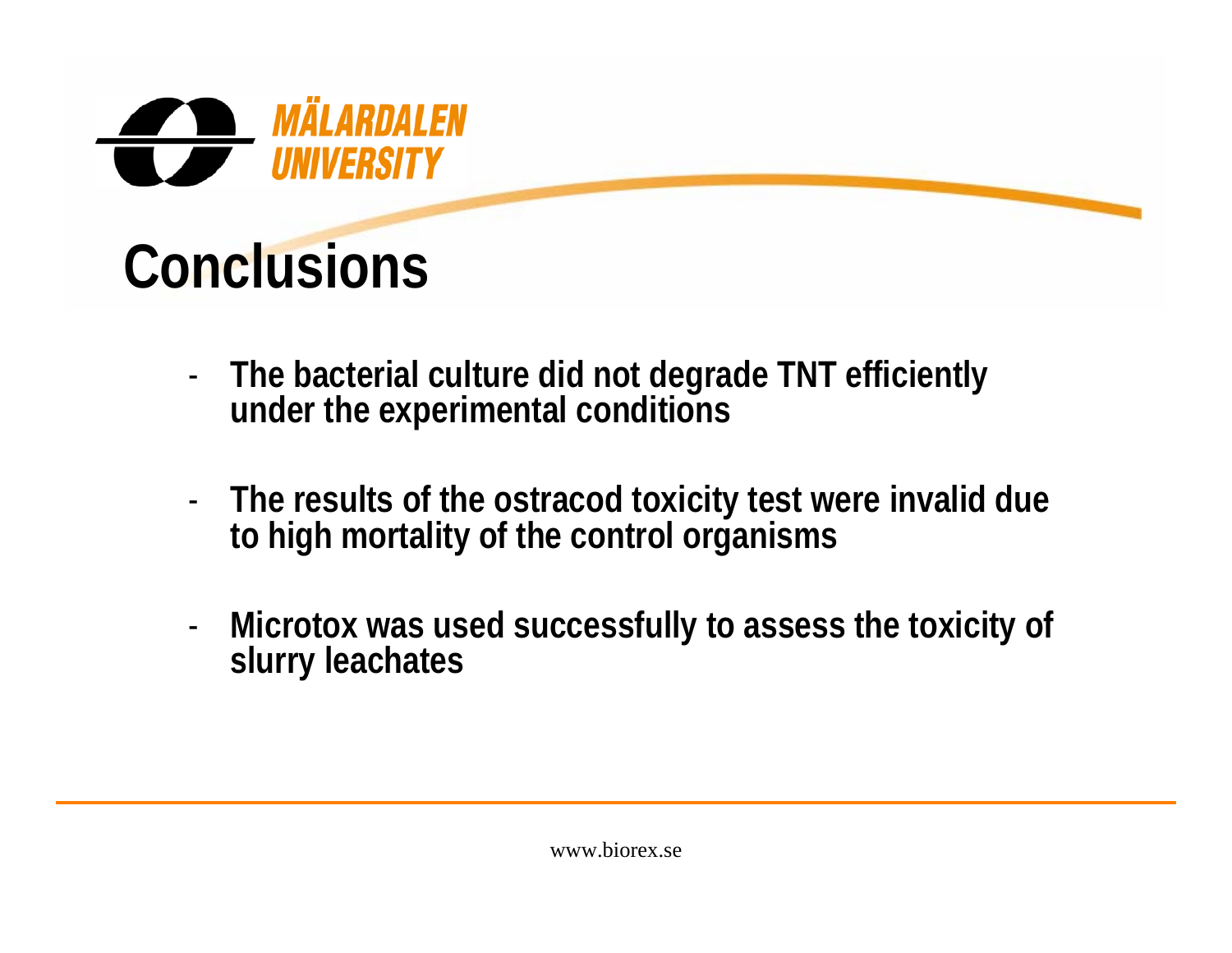

### **Future research**

- - **Optimized TNT degradation by environmentally adapted microorganisms in a bioslurry reactor**
- - **Extended ecotoxicity testing using aquatic organisms and enzymatic assays**

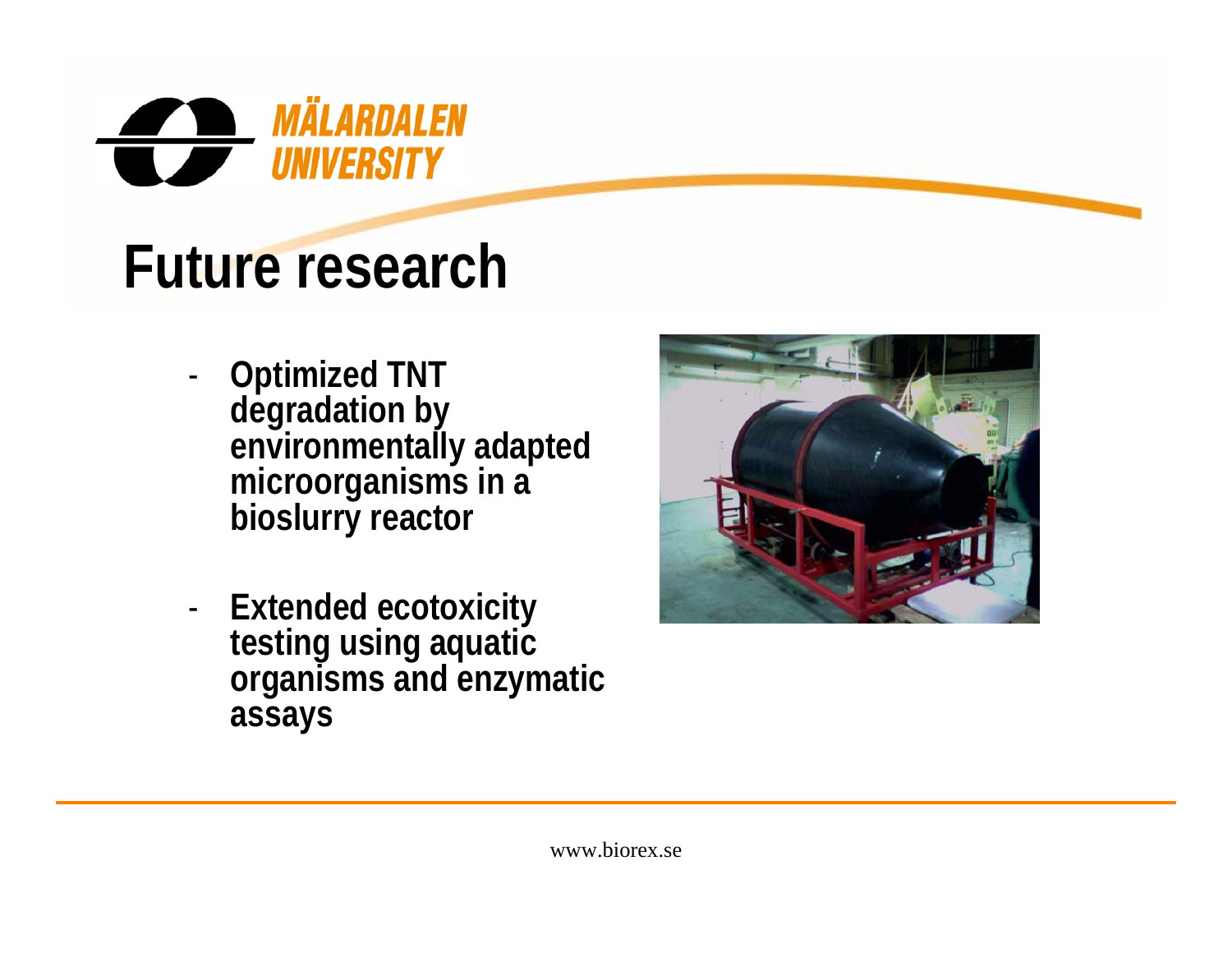

### **Acknowledgements**

#### **FOI Swedish Defence Research Agency**

### **Nammo Demil Division**